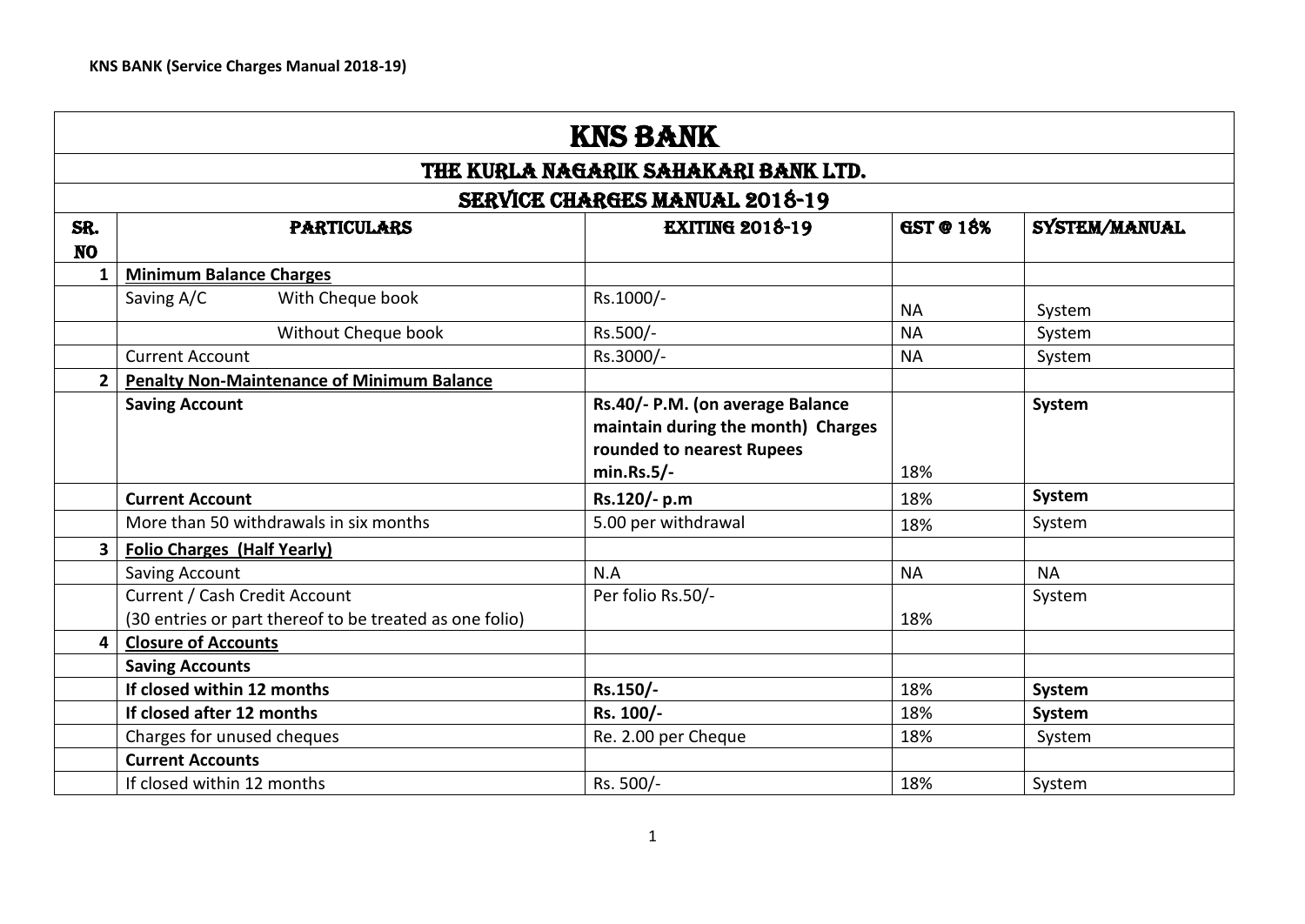|                  | <b>KNS BANK</b>                                                                   |                                       |     |               |  |  |  |
|------------------|-----------------------------------------------------------------------------------|---------------------------------------|-----|---------------|--|--|--|
|                  |                                                                                   | THE KURLA NAGARIK SAHAKARI BANK LTD.  |     |               |  |  |  |
|                  |                                                                                   | <b>SERVICE CHARGES MANUAL 2018-19</b> |     |               |  |  |  |
| SR.<br><b>NO</b> | <b>EXITING 2018-19</b><br><b>GST @ 18%</b><br>SYSTEM/MANUAL<br><b>PARTICULARS</b> |                                       |     |               |  |  |  |
|                  | If closed after 12 months                                                         | Rs.200/-                              | 18% | System        |  |  |  |
| 5                | <b>Inward Cheque return Charges</b><br><b>SB</b>                                  |                                       |     |               |  |  |  |
| A                | For want of fund<br>upto Rs.5000                                                  | Rs. 100/-                             | 18% | System        |  |  |  |
|                  | Rs. 5001 to 10000                                                                 | Rs. 200/-                             | 18% | System        |  |  |  |
|                  | Rs 10001 to 25000                                                                 | Rs. 300/-                             | 18% | System        |  |  |  |
|                  | Rs.25001 to 100000                                                                | Rs.500/-                              | 18% | System        |  |  |  |
|                  | Rs. 100001 to 500000                                                              | Rs.1000/-                             | 18% | System        |  |  |  |
|                  | <b>Rs. 500001 above</b>                                                           | Rs.2000/-                             | 18% | <b>System</b> |  |  |  |
|                  | CD/CC/SOD/ETC<br><b>Inward Cheque return Charges</b>                              |                                       |     |               |  |  |  |
| В                | For want of fund<br>upto Rs.5000                                                  | Rs.150/-                              | 18% | System        |  |  |  |
|                  | Rs. 5001 to 10000                                                                 | Rs.200/-                              | 18% | System        |  |  |  |
|                  | Rs 10001 to 25000                                                                 | Rs.300/-                              | 18% | System        |  |  |  |
|                  | Rs.25001 to 100000                                                                | Rs.600/-                              | 18% | System        |  |  |  |
|                  | Rs. 100001 to 500000                                                              | Rs.1500/-                             | 18% | System        |  |  |  |
|                  | <b>Rs. 500001 above</b>                                                           | Rs.2500/-                             | 18% | System        |  |  |  |
|                  | <b>Inward Ecs Debit Return Charges</b>                                            |                                       |     |               |  |  |  |
|                  | Saving A/C                                                                        | Rs.200/-                              | 18% | System        |  |  |  |
|                  | Current / Cash Credit A/C/SOD/ETC                                                 | Rs.200/-                              | 18% | System        |  |  |  |
| 6                | <b>Outward Return Charges</b>                                                     |                                       |     |               |  |  |  |
|                  | Saving A/C                                                                        | Rs. 50/- Per instrument               | 18% | System        |  |  |  |
|                  | Current / Cash Credit A/C/SOD/ETC                                                 | Rs. 100/- Per instrument              | 18% | <b>System</b> |  |  |  |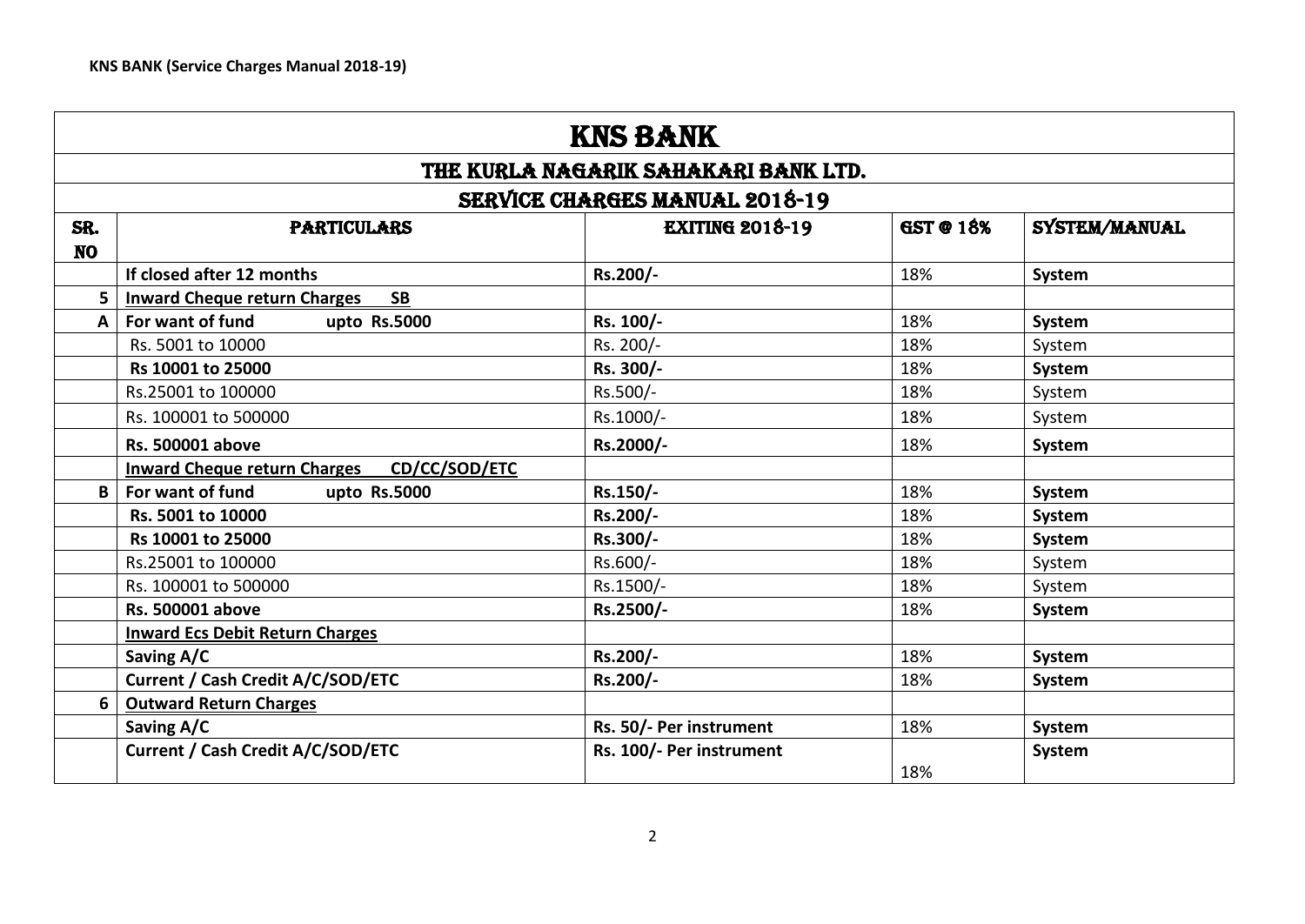|                         | <b>KNS BANK</b><br>THE KURLA NAGARIK SAHAKARI BANK LTD.                           |                                         |     |               |  |  |
|-------------------------|-----------------------------------------------------------------------------------|-----------------------------------------|-----|---------------|--|--|
|                         |                                                                                   |                                         |     |               |  |  |
|                         |                                                                                   | <b>SERVICE CHARGES MANUAL 2018-19</b>   |     |               |  |  |
| SR.                     | <b>EXITING 2018-19</b><br><b>GST @ 18%</b><br>SYSTEM/MANUAL<br><b>PARTICULARS</b> |                                         |     |               |  |  |
| <b>NO</b>               |                                                                                   |                                         |     |               |  |  |
|                         | Loan A/C                                                                          |                                         |     | System        |  |  |
|                         |                                                                                   | Rs. 200/- Per instrument                | 18% |               |  |  |
| $\overline{\mathbf{z}}$ | <b>Outward ECS CREDIT Return Charges</b>                                          |                                         |     |               |  |  |
|                         | Saving A/C                                                                        | Rs.100/-                                | 18% | System        |  |  |
|                         | Current / Cash Credit A/C/SOD/ETC                                                 | Rs.100/-                                | 18% | System        |  |  |
|                         | <b>ECS Loan</b>                                                                   | Rs.250/-                                | 18% | System        |  |  |
| 8                       | Issue of Additional Cheque Book (Saving Account) (60                              | Rs. 2.00 per cheque leaf                |     | System        |  |  |
|                         | leaves free in 12 months)                                                         |                                         | 18% |               |  |  |
|                         | Sureender of unused cheques                                                       | Rs. 2.00 per cheque leaf                | 18% | System        |  |  |
| 9                       | Issue of duplicate pass book/Statement                                            |                                         |     |               |  |  |
|                         | Saving Account                                                                    | Rs. 50/-                                | 18% | Manual        |  |  |
|                         | <b>Current Account</b>                                                            | Rs. 50/- per page (for additional pages |     |               |  |  |
|                         |                                                                                   | $Rs.10/-$ per page)                     |     |               |  |  |
|                         |                                                                                   |                                         | 18% | Manual        |  |  |
| 10                      | <b>Stop Payment Instructions</b>                                                  |                                         |     |               |  |  |
|                         | Saving Account                                                                    | Rs. 50/- per cheque                     | 18% | System        |  |  |
|                         | <b>Current Account</b>                                                            | Rs. 100/- per cheque                    | 18% | System        |  |  |
|                         | Cash Credit                                                                       | Rs. 100/- per cheque                    | 18% | System        |  |  |
|                         | If Stop payment and Cheque return on same day, collect                            |                                         |     |               |  |  |
|                         | chq return charges manually                                                       |                                         |     |               |  |  |
| 11                      | <b>Withdrawal Without Pass book</b>                                               | Rs 10/- per instance                    | 18% | Manual        |  |  |
| 12                      | <b>Furnishing Confidential opinion</b>                                            |                                         |     |               |  |  |
|                         | <b>Saving Account</b>                                                             | Rs.100/-                                | 18% | <b>Manual</b> |  |  |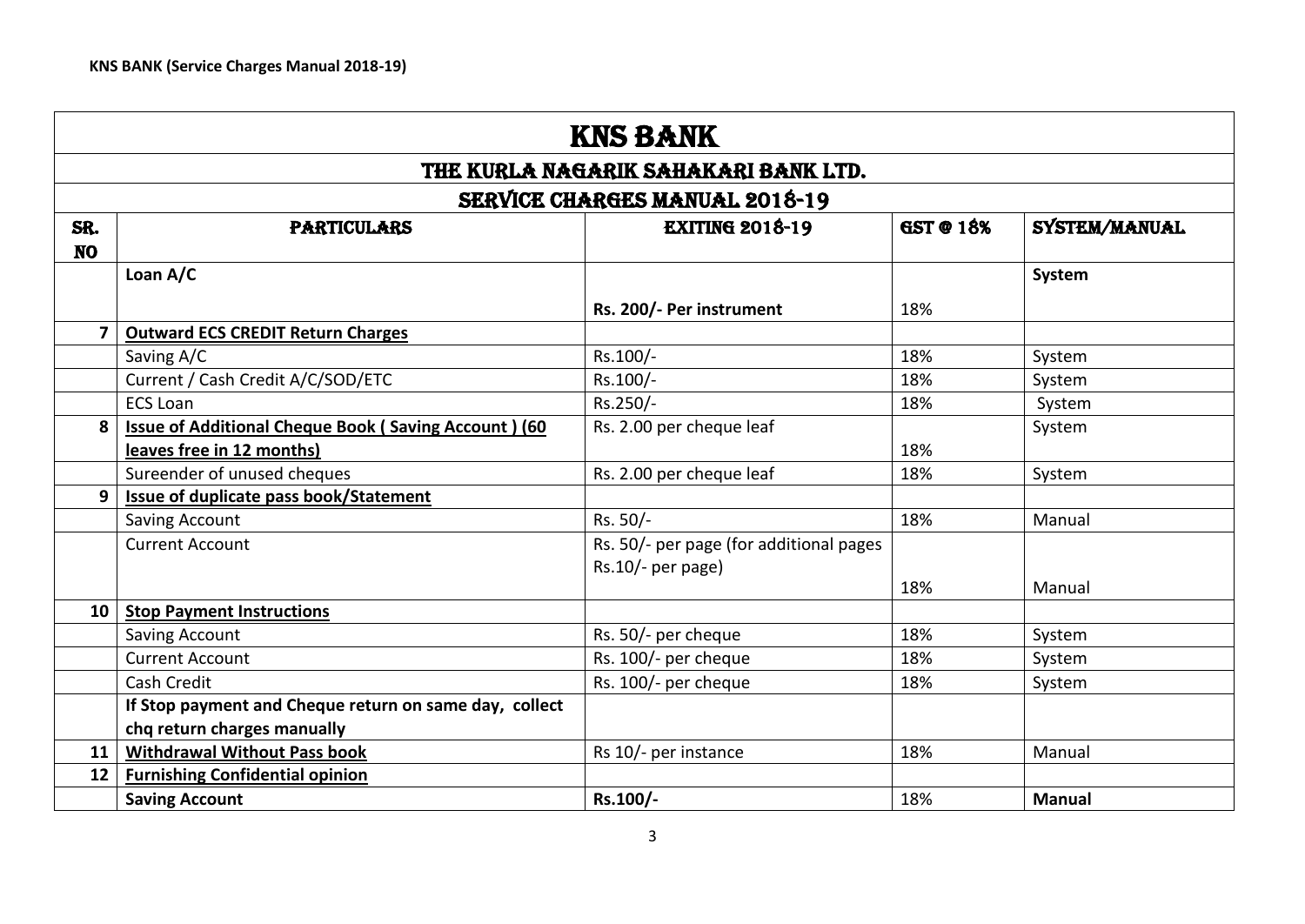|                  | <b>KNS BANK</b>                                                                   |                                       |           |               |  |  |  |
|------------------|-----------------------------------------------------------------------------------|---------------------------------------|-----------|---------------|--|--|--|
|                  |                                                                                   | THE KURLA NAGARIK SAHAKARI BANK LTD.  |           |               |  |  |  |
|                  |                                                                                   | <b>SERVICE CHARGES MANUAL 2018-19</b> |           |               |  |  |  |
| SR.<br><b>NO</b> | <b>GST @ 18%</b><br><b>EXITING 2018-19</b><br>SYSTEM/MANUAL<br><b>PARTICULARS</b> |                                       |           |               |  |  |  |
|                  | <b>Current Account</b>                                                            | Rs. 150/-                             | 18%       | <b>Manual</b> |  |  |  |
| 13               | <b>Registration of DR ECS mandate</b>                                             |                                       |           |               |  |  |  |
|                  | Saving Account                                                                    | Rs.100                                | 18%       | Manual        |  |  |  |
|                  | <b>Current Account</b>                                                            | Rs.100                                | 18%       | Manual        |  |  |  |
| 14               | <b>Change of authorized signatories</b>                                           |                                       |           |               |  |  |  |
|                  | Saving Account                                                                    | Rs.25/- Per change                    | 18%       | Manual        |  |  |  |
|                  | <b>Current Account</b>                                                            | Rs. 100/- per change                  | 18%       | Manual        |  |  |  |
| 15               | <b>Change of Standing Instructions</b>                                            |                                       |           |               |  |  |  |
|                  | Saving Account                                                                    | N.A.                                  | <b>NA</b> | <b>NA</b>     |  |  |  |
|                  | <b>Current Account</b>                                                            | Rs. 100/- per instance                | 18%       | Manual        |  |  |  |
| 16               | Incidental charges for inoperative A/C                                            |                                       |           |               |  |  |  |
|                  | Saving                                                                            | Nil                                   | <b>NA</b> | <b>NA</b>     |  |  |  |
|                  | <b>Current Account</b>                                                            | Rs. 100/- per half year               | 18%       | Manual        |  |  |  |
| 17               | Addition / Deletion of name in JT Account                                         |                                       |           |               |  |  |  |
|                  | Nomination/changes in operational instructions/Photo<br>attestation               |                                       |           |               |  |  |  |
|                  | Saving Account                                                                    | Rs. 20/- per instance                 | 18%       | Manual        |  |  |  |
|                  | <b>Current Account</b>                                                            | <b>NA</b>                             | <b>NA</b> | <b>NA</b>     |  |  |  |
| 18               | <b>Charges for issuance of additional balance</b>                                 |                                       |           |               |  |  |  |
|                  | certificate (one certificate is free per annum)                                   |                                       |           |               |  |  |  |
|                  | <b>Saving Account</b>                                                             | Rs.20/-                               | 18%       | <b>Manual</b> |  |  |  |
|                  | <b>Current Account</b>                                                            | Rs. 30/-                              | 18%       | Manual        |  |  |  |
| 19               | <b>Signature Verification (on written request)</b>                                |                                       |           |               |  |  |  |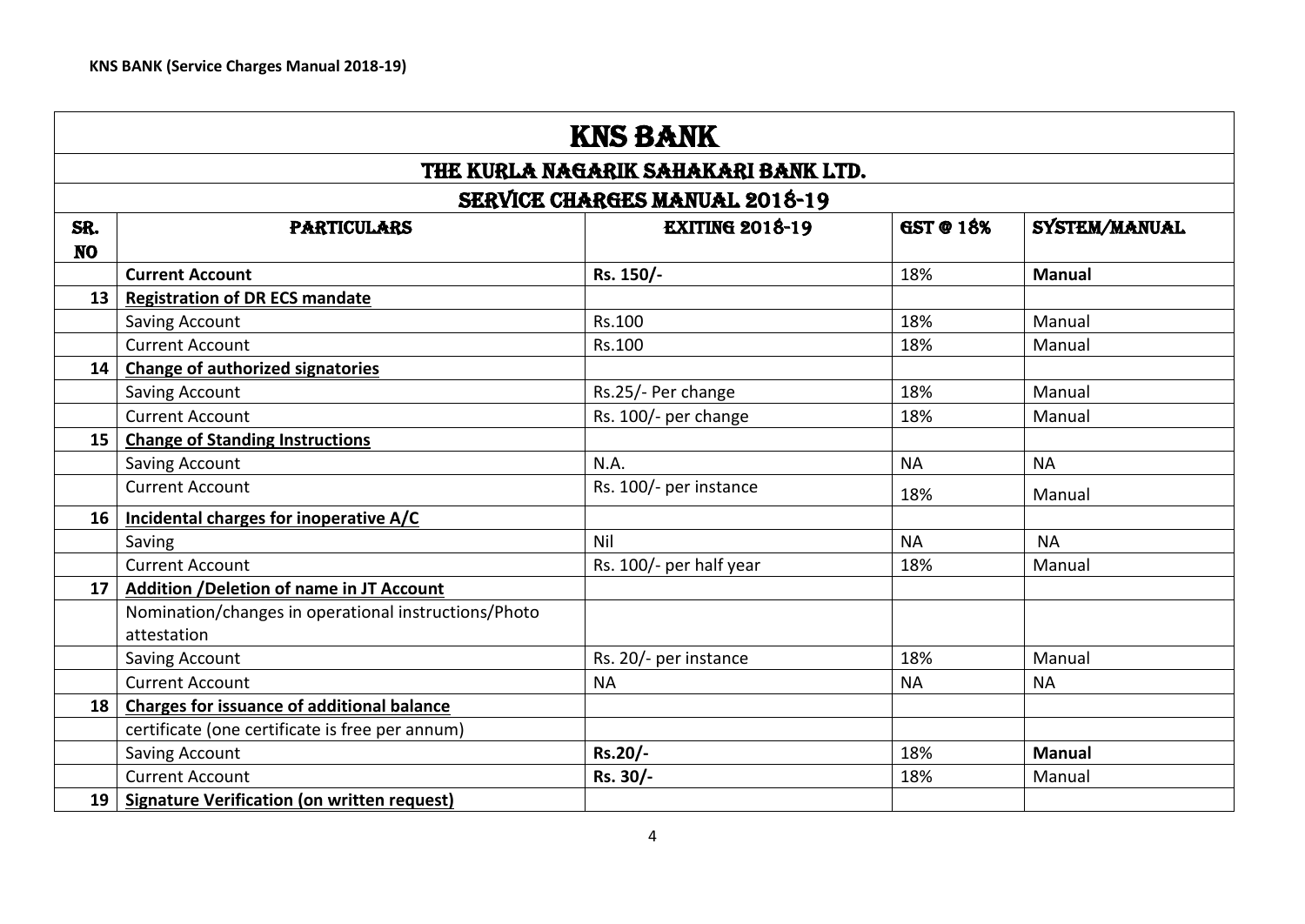|                  | <b>KNS BANK</b>                                                                         |                                                    |                  |               |  |
|------------------|-----------------------------------------------------------------------------------------|----------------------------------------------------|------------------|---------------|--|
|                  | THE KURLA NAGARIK SAHAKARI BANK LTD.                                                    |                                                    |                  |               |  |
|                  |                                                                                         | <b>SERVICE CHARGES MANUAL 2018-19</b>              |                  |               |  |
| SR.<br><b>NO</b> | <b>PARTICULARS</b>                                                                      | <b>EXITING 2018-19</b>                             | <b>GST @ 18%</b> | SYSTEM/MANUAL |  |
|                  | Saving Account                                                                          | Rs.50/- per instance                               | 18%              | Manual        |  |
|                  | <b>Current Account</b>                                                                  | Rs.75/- per instance                               | 18%              | Manual        |  |
| 20               | <b>Term Deposit Accounts</b>                                                            |                                                    |                  | Manual        |  |
| a                | <b>Issue of Duplicate term Deposit Receipt</b>                                          | Nil                                                | <b>NA</b>        | Manual        |  |
| b                | Recurring Deposit penalty for delayed payment                                           | Rs.1.50 for every Rs.100/- pm                      | 18%              | System        |  |
| 21               | <b>Loans And Advances Accounts</b>                                                      |                                                    |                  |               |  |
| a                | Application forms for loan (except eg. FDR)                                             | Rs. 50/- per application                           | 18%              | Manual        |  |
| b                | <b>Processing Charges (non Refundable)</b><br>Please refer circulars                    | 0.5% of sanctioned loan amt<br>Maximum Rs. 4 lacs. |                  | Manual        |  |
|                  | Processing Charges for loan Agn. NSC/KVP                                                | Rs. 100/- + incidental charges                     | 18%<br>18%       | Manual        |  |
| C                | <b>CIBIL Charges</b><br><b>For Individual</b><br>(Credit Information Bureau India Ltd.) | Every Individual Rs. 200/-                         | 18%              | Manual        |  |
|                  | <b>For institution</b>                                                                  | For Institution Rs 1500/-                          | 18%              | Manual        |  |
| 22               | <b>Legal Charges for New Account holder</b>                                             |                                                    |                  |               |  |
|                  | Home Loan                                                                               | Upto Rs. 5 Lacs Nil                                | 18%              | Manual        |  |
|                  |                                                                                         | Rs. 5 Lacs to Rs. 70 Lacs Rs. 5000/-               | 18%              | Manual        |  |
|                  | <b>Business Loan</b>                                                                    | Upto 20 Lacs Rs.5000/-                             | 18%              | Manual        |  |
|                  |                                                                                         | Above Rs. 20 Lacs Rs. 10000/-                      | 18%              | Manual        |  |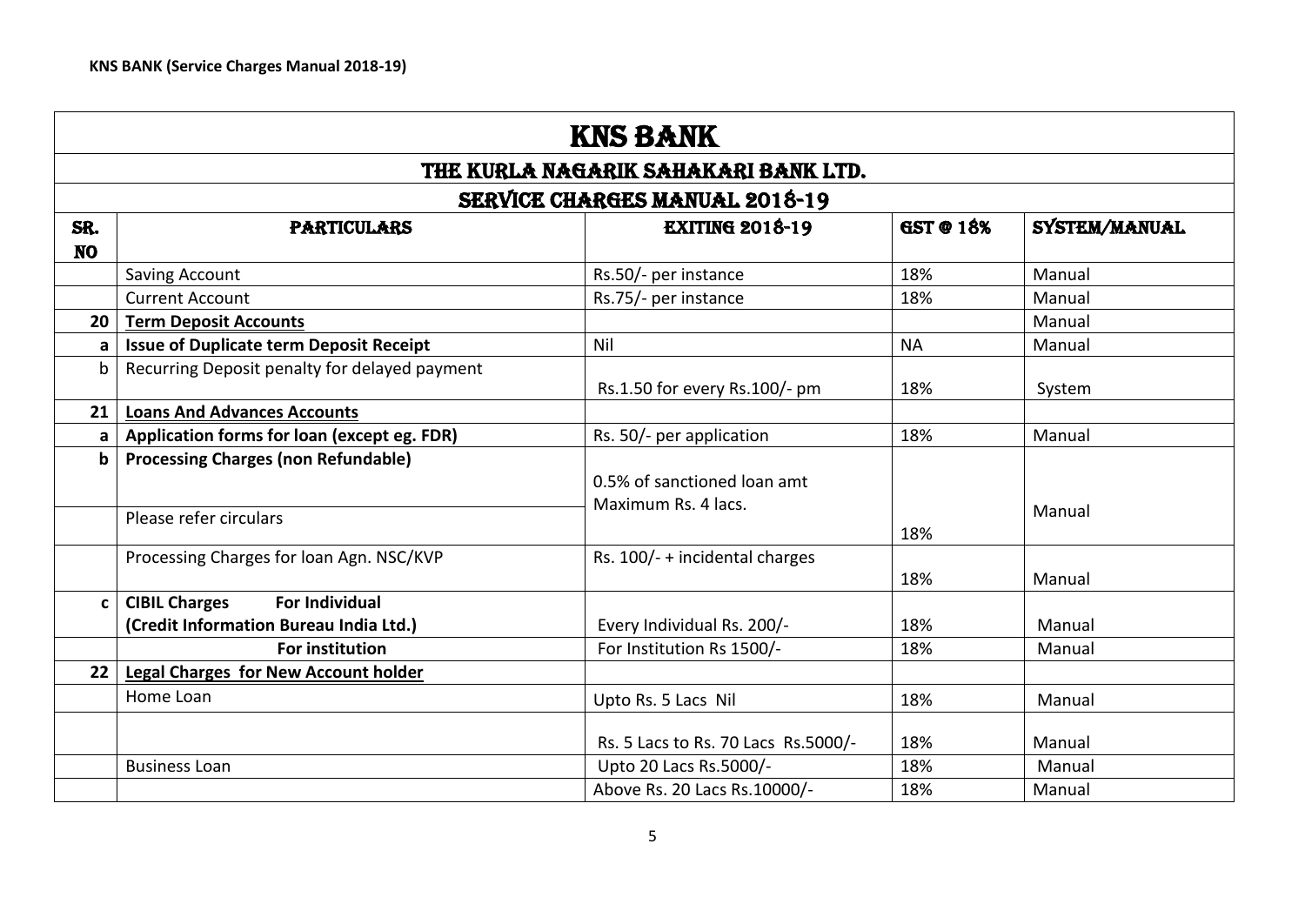|                  | <b>KNS BANK</b>                                                                                     |                                                                 |                  |               |
|------------------|-----------------------------------------------------------------------------------------------------|-----------------------------------------------------------------|------------------|---------------|
|                  |                                                                                                     | THE KURLA NAGARIK SAHAKARI BANK LTD.                            |                  |               |
|                  |                                                                                                     | <b>SERVICE CHARGES MANUAL 2018-19</b>                           |                  |               |
| SR.<br><b>NO</b> | <b>PARTICULARS</b>                                                                                  | <b>EXITING 2018-19</b>                                          | <b>GST @ 18%</b> | SYSTEM/MANUAL |
| 23               | <b>CC Renewal Charges including LNPSOD/SOD/etc</b>                                                  | Upto Rs.10 Lacs Rs. 1000/-                                      | 18%              | Manual        |
|                  | If TOD facility sanctioned for limit period than charges<br>collect proportionately for that period | Rs.10 Lacs to 50 Lacs Rs.2000/-<br>Above Rs. 50 Lacs Rs. 5000/- | 18%              | manual        |
|                  |                                                                                                     |                                                                 | 18%              | Manual        |
| 24               | Visit Charges (For Inspection) Local area                                                           |                                                                 |                  | Manual        |
|                  | (Mumbai & Suburban, Thane City, Navi Mumbai)                                                        |                                                                 |                  |               |
|                  | Unsecured Loan                                                                                      | Rs.200/-                                                        | 18%              | <b>Manual</b> |
|                  | <b>Vehicle Loans</b>                                                                                | Rs.150/-                                                        | 18%              | <b>Manual</b> |
|                  | Other loan upto Rs. 2/- lacs                                                                        | Rs.300/-                                                        | 18%              | <b>Manual</b> |
|                  | Above 2.00 lacs to Rs. 5/- lacs                                                                     | Rs.500/-                                                        | 18%              | <b>Manual</b> |
|                  | Above 5.00 lacs to Rs. 10/- lacs                                                                    | Rs.750/-                                                        | 18%              | <b>Manual</b> |
|                  | Above 10/- lacs to Rs. 20/- lacs                                                                    | Rs.1000/-                                                       | 18%              | <b>Manual</b> |
|                  | Above 20/- lacs to Rs. 25/- lacs                                                                    | Rs.1500/-                                                       | 18%              | <b>Manual</b> |
|                  | Above Rs. 25/- lacs                                                                                 | Rs.2000/-                                                       | 18%              | <b>Manual</b> |
| 25               | <b>Visit Charges (For Recovery)</b>                                                                 |                                                                 |                  |               |
|                  | Up to Rs. 25000/-                                                                                   | Rs 150/-                                                        | 18%              | Manual        |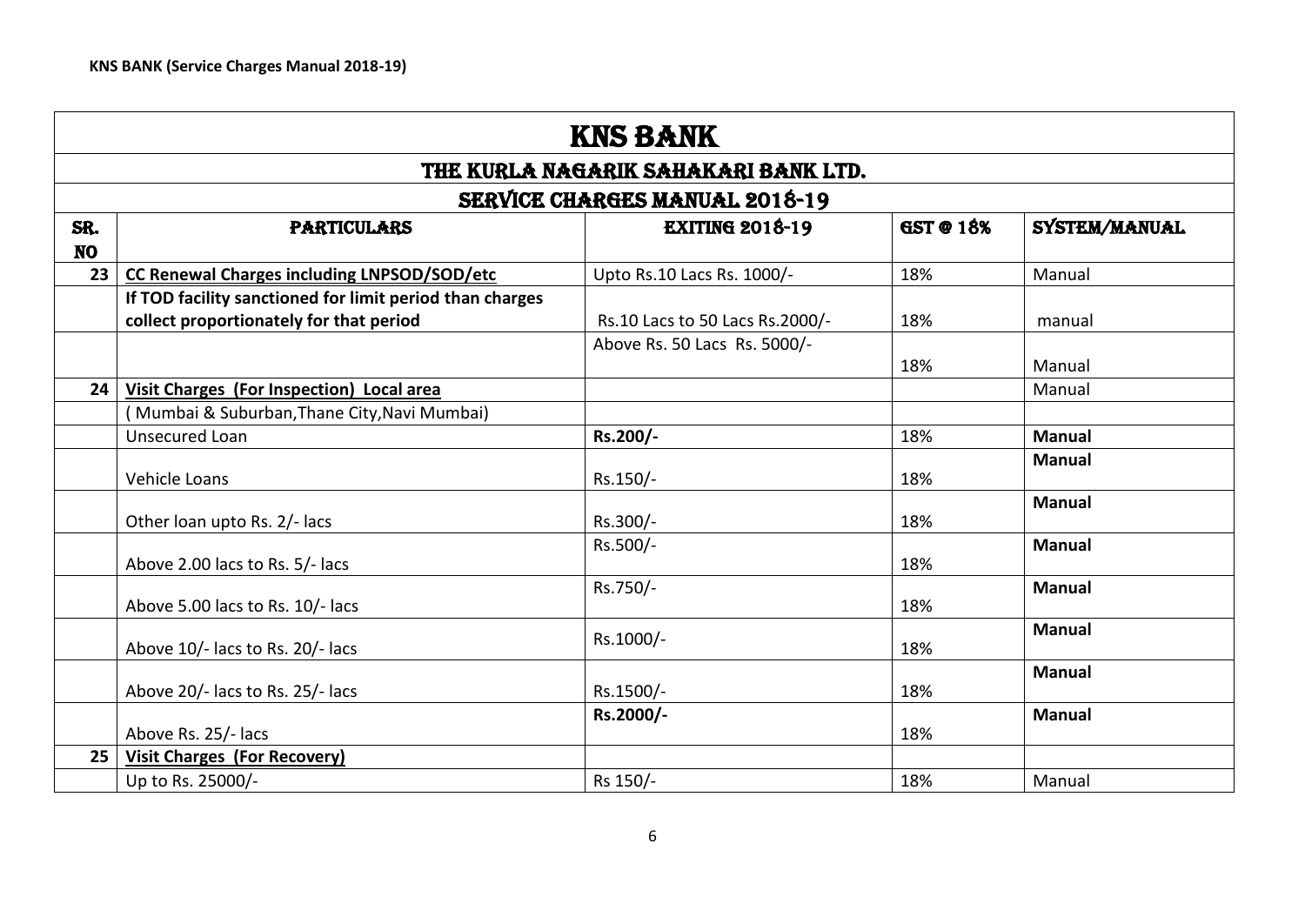|                  | <b>KNS BANK</b>                                     |                                                |                  |               |
|------------------|-----------------------------------------------------|------------------------------------------------|------------------|---------------|
|                  |                                                     | THE KURLA NAGARIK SAHAKARI BANK LTD.           |                  |               |
|                  |                                                     | <b>SERVICE CHARGES MANUAL 2018-19</b>          |                  |               |
| SR.<br><b>NO</b> | <b>PARTICULARS</b>                                  | <b>EXITING 2018-19</b>                         | <b>GST @ 18%</b> | SYSTEM/MANUAL |
|                  | Rs. 25001 to 50000/-                                | Rs.175/-                                       | 18%              | Manual        |
|                  | Rs. 50,001/- to Rs 1,00,000/-                       | Rs.200/-                                       | 18%              | Manual        |
|                  | Above Rs.one lac                                    | Rs.250/-                                       | 18%              | Manual        |
|                  | Visit outstation (Except Local)                     | Actual                                         | 18%              | Manual        |
| 26               | <b>Notices to Defaulters:-</b>                      |                                                |                  |               |
|                  | 1. Loans:-                                          |                                                |                  |               |
|                  | <b>First Notice</b>                                 | $Rs.100/- + Postage$                           | 18%              | Manual        |
|                  | <b>Subsequent Notices</b>                           | $Rs.200/- + Postage$                           | 18%              | Manual        |
|                  | Legal / Advocate Notice                             | Rs. 500/- + postage or actual Which<br>is more | 18%              | Manual        |
|                  | Case file charges                                   | <b>ACTUAL + GST</b>                            | 18%              | Manual        |
|                  | Gold loan auction notice                            | Rs.100/- + Postage                             | 18%              | Manual        |
|                  | 2. Cash Credit                                      |                                                |                  |               |
|                  | <b>First Notice</b>                                 | $Rs.100/- + Postage$                           | 18%              | Manual        |
|                  | <b>Subsequent Notice</b>                            | $Rs.200/- + Postage$                           | 18%              | Manual        |
|                  | <b>Renewal Reminder Notice</b>                      | $Rs.100/- + Postage$                           | 18%              | Manual        |
|                  | Notice for non operation of account for more than 3 |                                                |                  |               |
|                  | months                                              | $Rs.100/- + Postage$                           | 18%              | Manual        |
|                  | Legal Advocate Notice                               | Rs.500/- + postage or actual which is<br>more  | 18%              | Manual        |
|                  | Non-Display of Bank's name board at place of        | Rs.300/-                                       |                  | Manual        |
|                  | business/office/factory/premises/machinery/vehicle  |                                                | 18%              |               |
|                  | 3 Statutory Notice                                  |                                                |                  |               |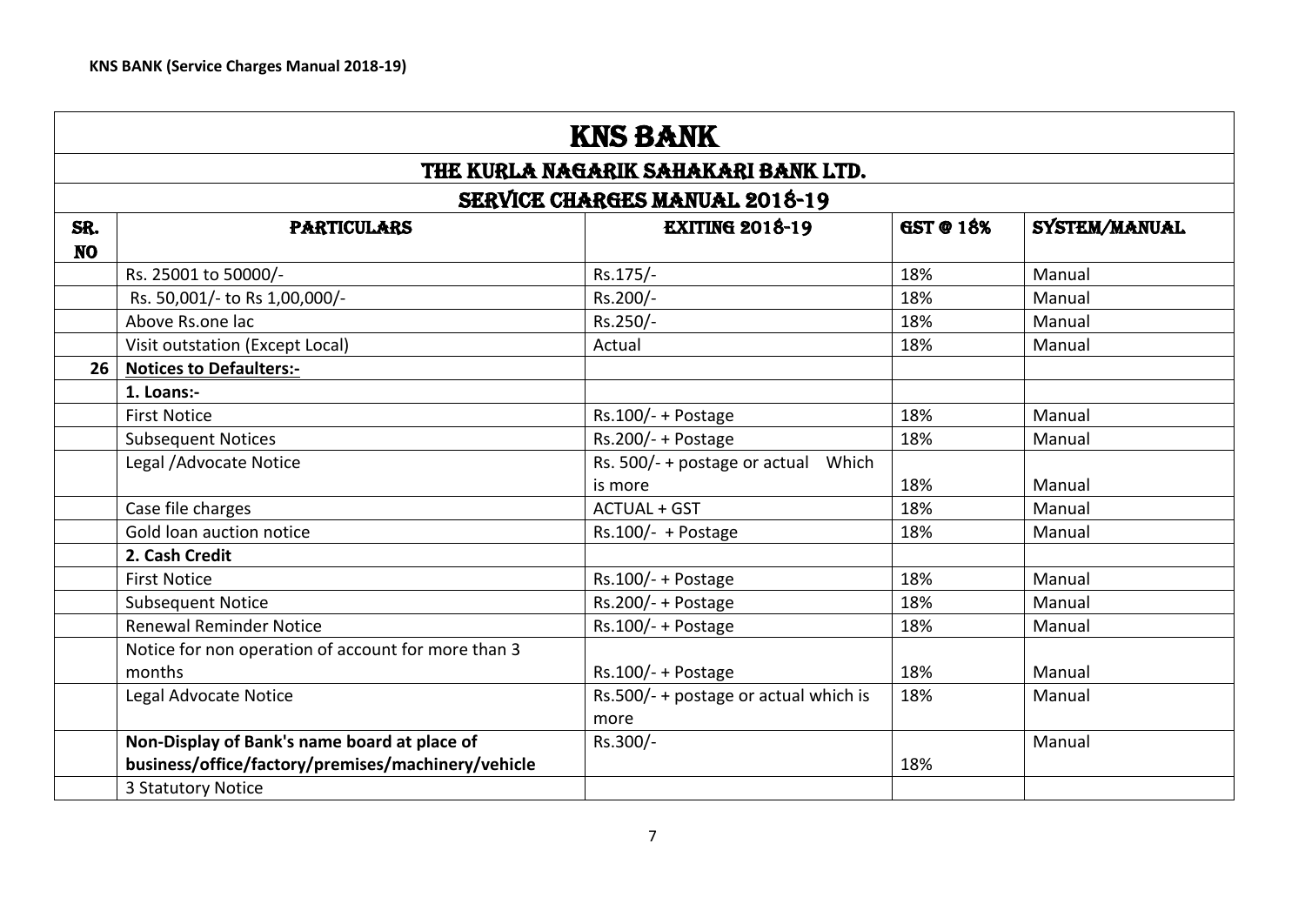|                  | <b>KNS BANK</b>                                                            |                                                                                                            |     |               |  |  |  |
|------------------|----------------------------------------------------------------------------|------------------------------------------------------------------------------------------------------------|-----|---------------|--|--|--|
|                  |                                                                            | THE KURLA NAGARIK SAHAKARI BANK LTD.                                                                       |     |               |  |  |  |
|                  |                                                                            | <b>SERVICE CHARGES MANUAL 2018-19</b>                                                                      |     |               |  |  |  |
| SR.<br><b>NO</b> | GST @ 18%<br>SYSTEM/MANUAL<br><b>EXITING 2018-19</b><br><b>PARTICULARS</b> |                                                                                                            |     |               |  |  |  |
|                  | ii) Reconvayance of mortgaged Property                                     | Actual stamp duty                                                                                          | 18% | Manual        |  |  |  |
|                  | overdrawal allowed in CC A/c (cash/transfer)                               | <b>Additional 2% interest.</b>                                                                             | 18% | System        |  |  |  |
| 27               | <b>Vehicle Seize Charges</b>                                               |                                                                                                            |     |               |  |  |  |
|                  | Two Wheelers / Three Wheelers                                              | 450/-+ Parking chrg                                                                                        | 18% | Manual        |  |  |  |
|                  | Light Motor Vehicle                                                        | 600/-+ Parking chrg.                                                                                       | 18% | Manual        |  |  |  |
|                  | <b>Heavy Vehicle</b>                                                       | 2000/-+ Parking chrg.                                                                                      | 18% | Manual        |  |  |  |
|                  | Excavators & Cranes/Outstation seizures                                    | 5000/- or actual which is more                                                                             | 18% | Manual        |  |  |  |
| 28               | Assignment/Encashment of NSC/KVP                                           | 50/- per certificate & actual Travelling<br>charges not exceeding Rs 200/-+<br>Actual Post Office Charges. | 18% | Manual        |  |  |  |
|                  | Reassignment of NSC/KVP/IVP                                                | <b>NIL</b>                                                                                                 |     |               |  |  |  |
|                  | Assignment/Reassignment/Encashment of LIC policy                           | $50/-$ per policy + postage                                                                                | 18% | Manual        |  |  |  |
|                  | Document handling charges under LC and BG/LC from<br>other Bank            | <b>Actual charges applicable</b>                                                                           | 18% | <b>Manual</b> |  |  |  |
| 29               | <b>Bank Guarantee (Fresh/Renewal)</b>                                      |                                                                                                            |     |               |  |  |  |
|                  | a) Partly secured by Term Deposit :-                                       |                                                                                                            |     |               |  |  |  |
|                  | i) Security less than 50% of B G amount                                    | $400/- + 4 % p.a.(including claim)$<br>period)                                                             | 18% | Manual        |  |  |  |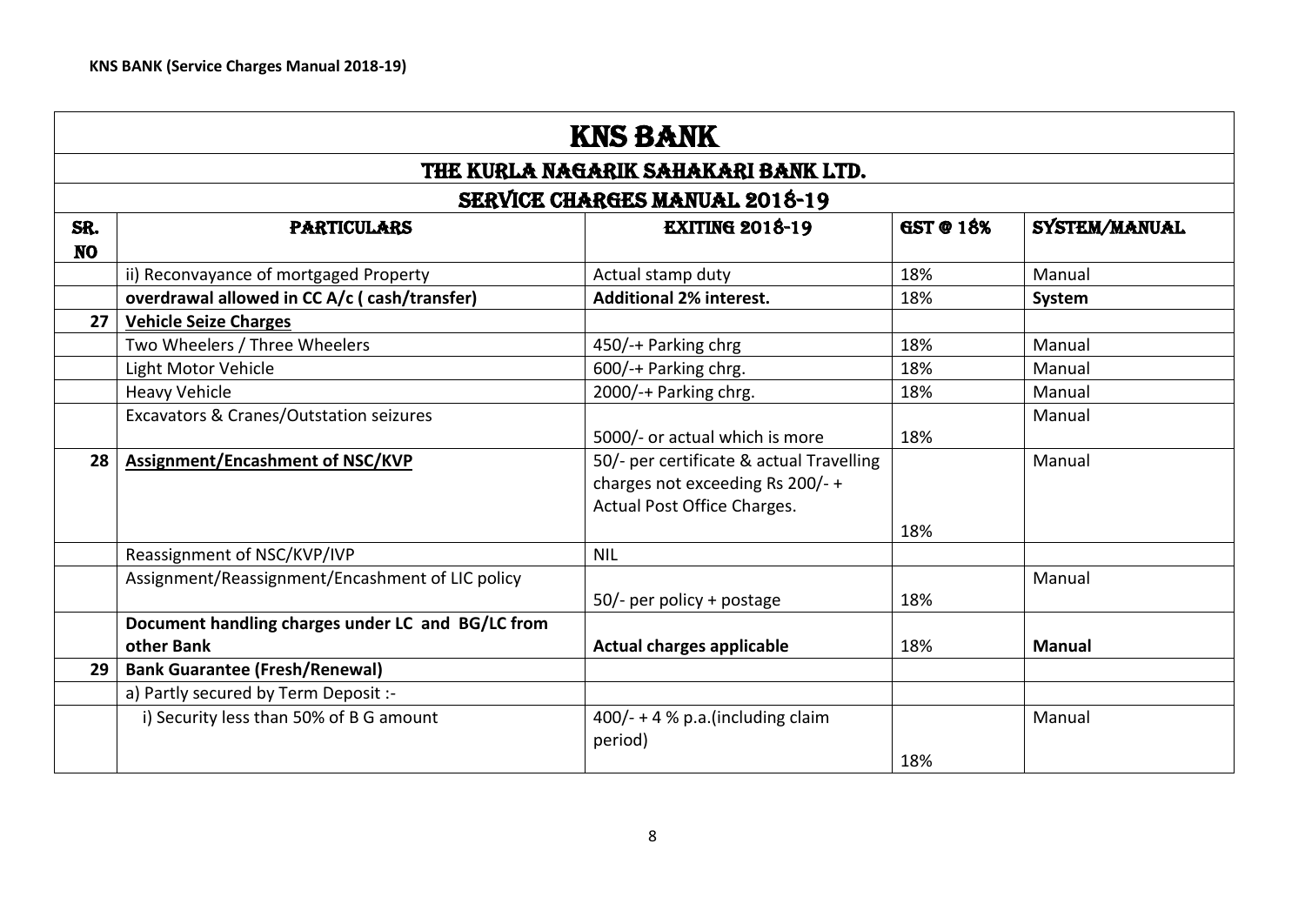|           | <b>KNS BANK</b>                                             |                                                 |                  |               |
|-----------|-------------------------------------------------------------|-------------------------------------------------|------------------|---------------|
|           |                                                             | THE KURLA NAGARIK SAHAKARI BANK LTD.            |                  |               |
|           |                                                             | <b>SERVICE CHARGES MANUAL 2018-19</b>           |                  |               |
| SR.       | <b>PARTICULARS</b>                                          | <b>EXITING 2018-19</b>                          | <b>GST @ 18%</b> | SYSTEM/MANUAL |
| <b>NO</b> |                                                             |                                                 |                  |               |
|           | ii) Security of 50 % and above of B G                       | $400/ - + 3$ % p.a. (including claim<br>period) | 18%              | Manual        |
|           | b) Fully Secured by Term Deposit :-                         |                                                 |                  |               |
|           | i) Bank Guarantee upto 5 lacs                               | Rs.100/- + 1% p.a.                              | 18%              | Manual        |
|           | ii) Bank Guarantee above 5 lacs                             | Rs $250/- + 1.%$ p.a.                           | 18%              | Manual        |
|           | c) Charges for Invoked Bank Guarantee                       | Rs. 500/- per guarantee                         | 18%              | Manual        |
| 30        | <b>Solvency Certificates/ Creditworthiness Certificates</b> |                                                 |                  |               |
|           | (Subject to compliance of Conditions)                       |                                                 |                  |               |
|           | Upto Rs. 1 lac                                              | Rs.600/-                                        | 18%              | Manual        |
|           | Above Rs 1 lac to 2 lacs                                    | Rs.1000/-                                       | 18%              | Manual        |
|           | Above Rs 2 lac to 5 lacs                                    | Rs.1500/-                                       | 18%              | Manual        |
|           | Above Rs. 5 lacs                                            | Rs.2000/-                                       | 18%              | Manual        |
|           | Note :- In case of extra original copy of same certificate  | Rs. 115/- per certificate                       | 18%              | Manual        |
| 31        | <b>Cheque Collection</b>                                    |                                                 |                  |               |
|           | Collection of outstation Cheques (IBC/OBC)                  |                                                 |                  |               |
|           | i) Upto Rs. 500/-                                           | $Rs.15/- + Postage$                             | 18%              | Manual        |
|           | ii) Above Rs.500/-to Rs. 1000/-                             | Rs. $20/- +$ Postage                            | 18%              | Manual        |
|           | iii) Above Rs. 1000/-to Rs 5,000/-                          | Rs. 40/-+ Postage                               | 18%              | Manual        |
|           | iv) Above Rs. 5000/-to Rs. 10,000/-                         | $Rs.50/- + Postage$                             | 18%              | Manual        |
|           | v) Above Rs. 10,000/- to Rs. 1 lac                          | Rs.50/- + 4.50 per Rs 1000/- or part            |                  | Manual        |
|           |                                                             | thereof + postage                               | 18%              |               |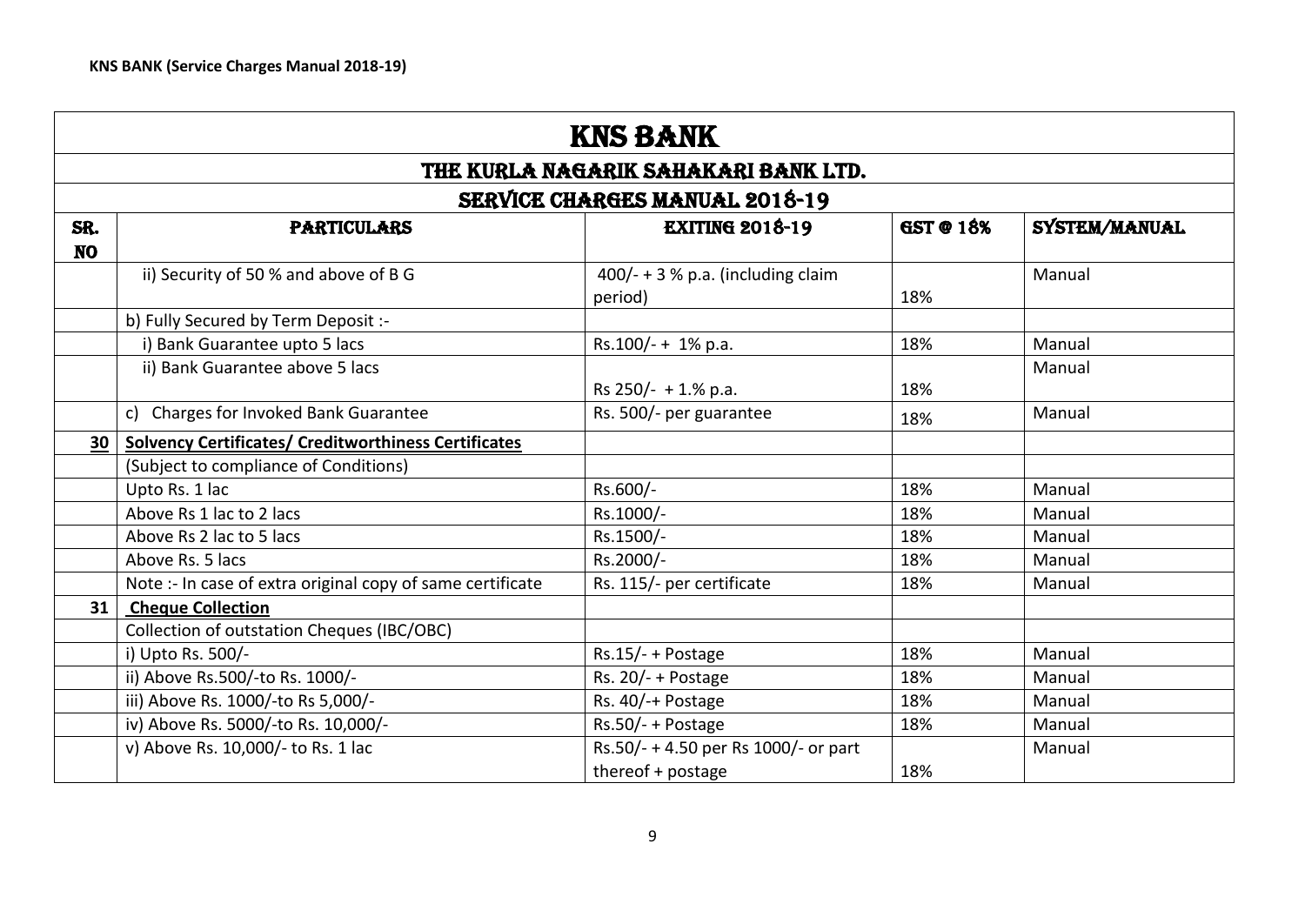|                  | <b>KNS BANK</b>                                                                   |                                                                                   |     |        |  |  |  |
|------------------|-----------------------------------------------------------------------------------|-----------------------------------------------------------------------------------|-----|--------|--|--|--|
|                  |                                                                                   | THE KURLA NAGARIK SAHAKARI BANK LTD.                                              |     |        |  |  |  |
|                  |                                                                                   | <b>SERVICE CHARGES MANUAL 2018-19</b>                                             |     |        |  |  |  |
| SR.<br><b>NO</b> | <b>GST @ 18%</b><br><b>EXITING 2018-19</b><br>SYSTEM/MANUAL<br><b>PARTICULARS</b> |                                                                                   |     |        |  |  |  |
|                  | vi) Above Rs 1 lac                                                                | Rs.455/- + 3/- per 1000/-or part<br>thereof subject to maximum 1000/-<br>+postage | 18% | Manual |  |  |  |
|                  | vii) Charge for return unpaid Outstation cheques.                                 | 50% charges as above subjected to<br>minimum 15/-+postage                         | 18% | Manual |  |  |  |
| 32 <sub>2</sub>  | DEMAND DRAFTS, PAY ORDER ETC.                                                     |                                                                                   |     |        |  |  |  |
|                  | a) Issue of Demand Draft: (At par on I C I C I Bank)                              |                                                                                   |     |        |  |  |  |
|                  | i) Up to Rs. 1000/-                                                               | $Rs.25/-$                                                                         | 18% | Manual |  |  |  |
|                  | ii)above Rs.1001to Rs. 5000/-                                                     | Rs.30/-                                                                           | 18% | Manual |  |  |  |
|                  | iii)above Rs.5001 to Rs. 10,000/-                                                 | $Rs.35/-$                                                                         | 18% | Manual |  |  |  |
|                  | iv) Above Rs. 10,000/-                                                            | Rs. 35/- + 4/- per 1000/- Maximum<br>Rs.2500/-+ GST-                              | 18% | Manual |  |  |  |
|                  |                                                                                   |                                                                                   |     | Manual |  |  |  |
|                  | <b>Cancellation of Demand Draft</b>                                               | $Rs.35/-$                                                                         | 18% | Manual |  |  |  |
|                  | b) Issue Of Pay Order: (Banker's Cheque)                                          |                                                                                   |     |        |  |  |  |
|                  | i) Upto Rs. 1000/-                                                                | Rs. 15/-                                                                          | 18% | System |  |  |  |
|                  | ii ) Rs. 1001 to Rs. 5000/-                                                       | $Rs.25/-$                                                                         | 18% | System |  |  |  |
|                  | iii ) Rs. 5001 to 10000/-                                                         | Rs. 35/-                                                                          | 18% | System |  |  |  |
|                  | iv) Rs. 10001 to Rs. 50000/-                                                      | Rs. 100/-                                                                         | 18% | System |  |  |  |
|                  | v) Rs. 50001 To Rs. 100000/-                                                      | Rs. 200/-                                                                         | 18% | System |  |  |  |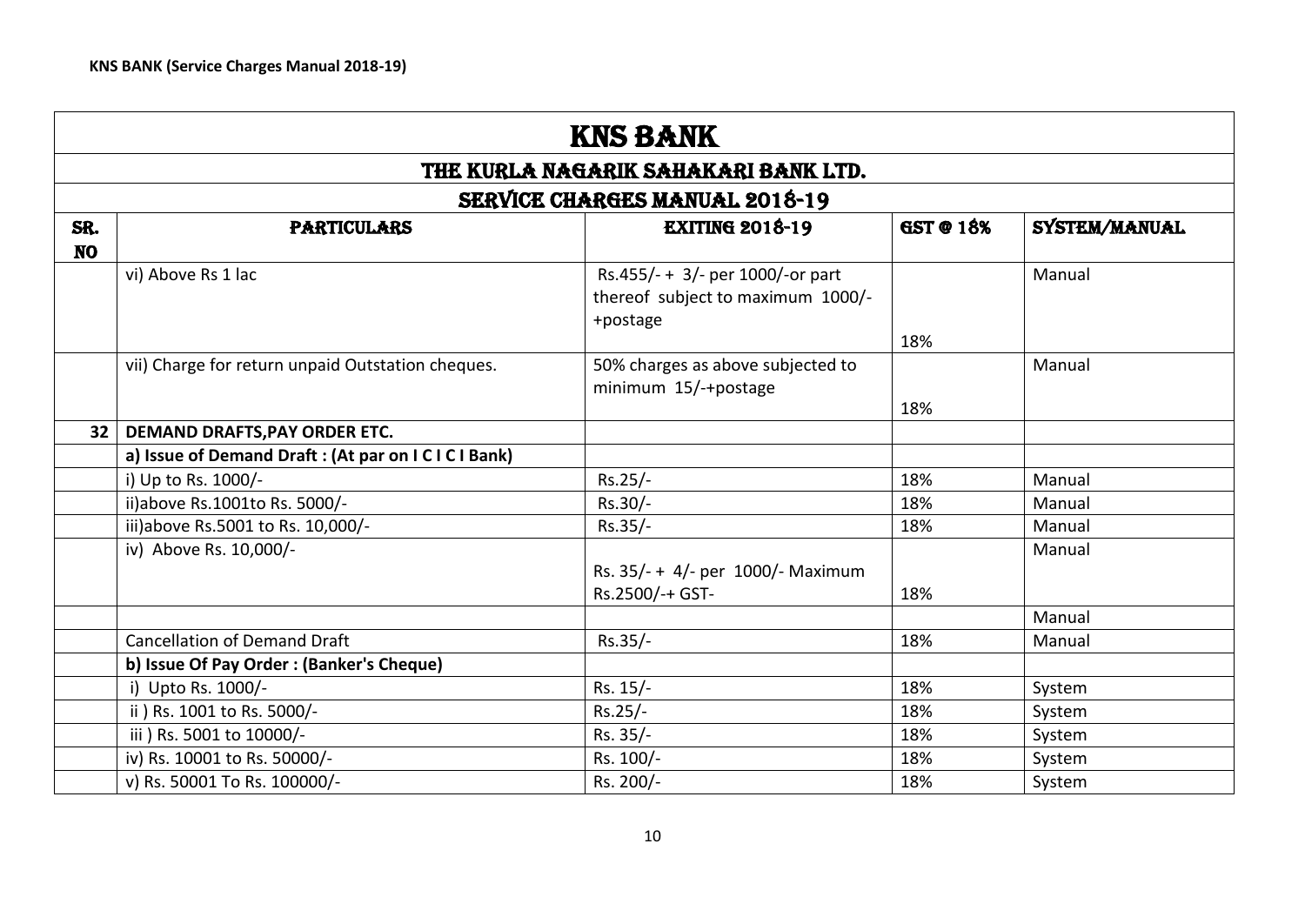|                  | <b>KNS BANK</b>                                                                                                                    |                                                     |                  |               |
|------------------|------------------------------------------------------------------------------------------------------------------------------------|-----------------------------------------------------|------------------|---------------|
|                  |                                                                                                                                    | THE KURLA NAGARIK SAHAKARI BANK LTD.                |                  |               |
|                  |                                                                                                                                    | <b>SERVICE CHARGES MANUAL 2018-19</b>               |                  |               |
| SR.<br><b>NO</b> | <b>PARTICULARS</b>                                                                                                                 | <b>EXITING 2018-19</b>                              | <b>GST @ 18%</b> | SYSTEM/MANUAL |
|                  | vi ) Rs. 100001 to Rs. 250000/-                                                                                                    | Rs. 480/-                                           | 18%              | System        |
|                  | vii) Rs. 250001 to Rs. 500000 /-                                                                                                   | Rs. 1000/-                                          | 18%              | System        |
|                  | d) i) Issue of Duplicate Pay Order                                                                                                 | Rs.100/-                                            | 18%              | <b>Manual</b> |
|                  | ii) Cancellation of Pay Order                                                                                                      | Rs.50/-                                             | 18%              | <b>Manual</b> |
|                  | iii) Revalidation of Pay Order                                                                                                     | Rs.50/-                                             | 18%              | <b>Manual</b> |
|                  | f) Issue of ICICI/IDBI under Cheques Drawings Arrangement                                                                          | (same as Pay order Charges)                         | 18%              | Manual        |
| 33               | <b>SAFE DEPOSIT LOCKERS.</b>                                                                                                       |                                                     |                  |               |
|                  | A) Opening of Lockers:                                                                                                             |                                                     |                  |               |
|                  | i) Key Deposit (new locker holder)                                                                                                 |                                                     |                  |               |
|                  | a) Small size locker                                                                                                               | Rs.10000/-                                          | <b>No GST</b>    | <b>Manual</b> |
|                  | b) Medium size locker                                                                                                              | Rs.15000/-                                          | <b>No GST</b>    | <b>Manual</b> |
|                  | c) Large Size locker                                                                                                               | Rs.25000/-                                          | <b>No GST</b>    | <b>Manual</b> |
|                  | ii) Services Charges                                                                                                               | Rs.100/- + Stamp charges                            | 18%              | Manual        |
|                  | B) Rent Per Year Applicable from 01.04.2019                                                                                        |                                                     |                  |               |
|                  | i) Small Size $6'' * 6'' * 24''$ Type C Rent                                                                                       | Rs.750/- p.a                                        | 18%              | System        |
|                  | ii) Medium Size 6" *12" * 14" Type B Rent                                                                                          | Rs.1500/- p.a                                       | 18%              | System        |
|                  | iii) Large size 12'*12" * 24" Type A Rent                                                                                          | Rs.2500/- p.a                                       | 18%              | System        |
|                  | c) Number access allowed per month 7 times to general<br>locker holder and 8 times to Co-op Instiution, Charitable<br><b>Trust</b> | Every month 7 Access free for<br>additional Rs.25/- | 18%              | <b>Manual</b> |
|                  | D) Penalty for delay in payment of rent more than one                                                                              |                                                     |                  |               |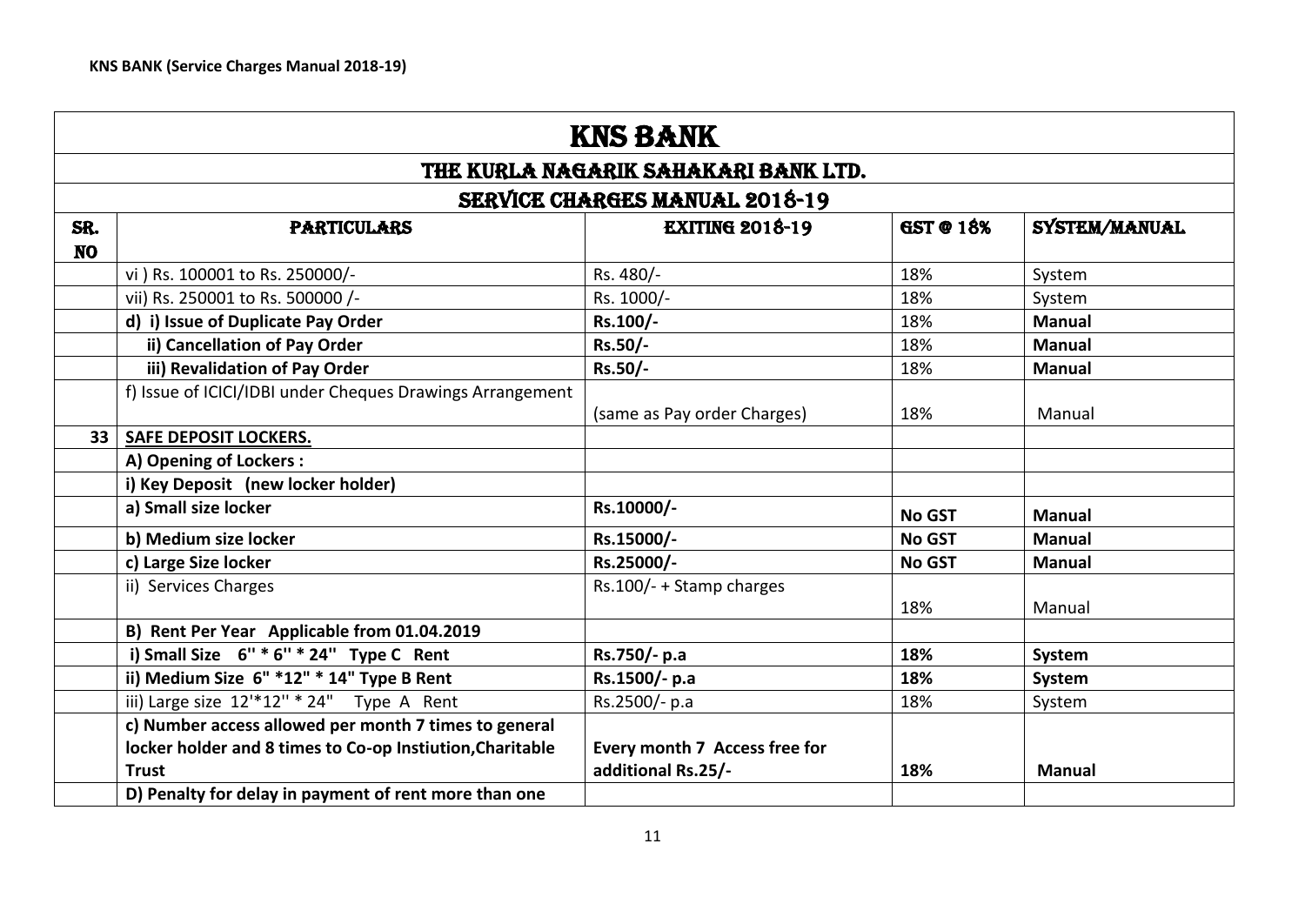|                                                                                                       | <b>KNS BANK</b>                                                                             |                                               |     |               |  |
|-------------------------------------------------------------------------------------------------------|---------------------------------------------------------------------------------------------|-----------------------------------------------|-----|---------------|--|
|                                                                                                       |                                                                                             | THE KURLA NAGARIK SAHAKARI BANK LTD.          |     |               |  |
|                                                                                                       |                                                                                             | <b>SERVICE CHARGES MANUAL 2018-19</b>         |     |               |  |
| <b>EXITING 2018-19</b><br><b>GST @ 18%</b><br>SYSTEM/MANUAL<br>SR.<br><b>PARTICULARS</b><br><b>NO</b> |                                                                                             |                                               |     |               |  |
|                                                                                                       | year                                                                                        |                                               |     |               |  |
|                                                                                                       | Small Size locker                                                                           | Int 18% p.a.                                  | 18% | Manual        |  |
|                                                                                                       | Medium Size Locker                                                                          | Int 18% p.a.                                  | 18% | Manual        |  |
|                                                                                                       | Large Size Locker                                                                           | Int 18% p.a.                                  | 18% | Manual        |  |
|                                                                                                       | E) Break Open Charges of locker in case of loss of key<br><b>/Non Payment of Rent</b>       | Rs.500/- + Actual Charges                     | 18% | Manual        |  |
|                                                                                                       | F) Surrender of locker                                                                      | Rs.250/- adjusted from key dep.               | 18% | Manual        |  |
| 34                                                                                                    | General                                                                                     |                                               |     |               |  |
|                                                                                                       | 1) Issue of Duplicate Share Certificate                                                     | Rs.100/-                                      | 18% | <b>Manual</b> |  |
|                                                                                                       | 2) Issue of NOC to RTO/HP termination                                                       | Rs.100/-                                      | 18% | <b>Manual</b> |  |
|                                                                                                       | 3) Issue of any other certificate by bank for the Purpose<br>other than Bank's Verification | Rs.50/- per certificate                       | 18% | Manual        |  |
|                                                                                                       | 4) Income Tax certificate for interest of term Dep.                                         | <b>NIL</b>                                    |     |               |  |
|                                                                                                       | Duplicate Certificate as above                                                              | $Rs.25/-$                                     | 18% | Manual        |  |
|                                                                                                       | 5) Change of specimen signature                                                             | Rs.50/- per change                            | 18% | Manual        |  |
|                                                                                                       | 6) Enquiry related to old record. (more than 12 months)<br>and below 12 months              | Above 12 Rs. 250/- and below<br><b>Rs.100</b> | 18% | <b>Manual</b> |  |
|                                                                                                       | 7) Commitment Charges (For Bank Guarantee & Letter of<br>Credit)                            | Rs.100 per quarter                            | 18% | Manual        |  |
|                                                                                                       | 8) Service charges for inoperative SB A/C.                                                  | Rs.25/- per quarter                           | 18% | System        |  |
|                                                                                                       | 9) SMS charges                                                                              | Rs.30/- per Half Yearly                       | 18% | System        |  |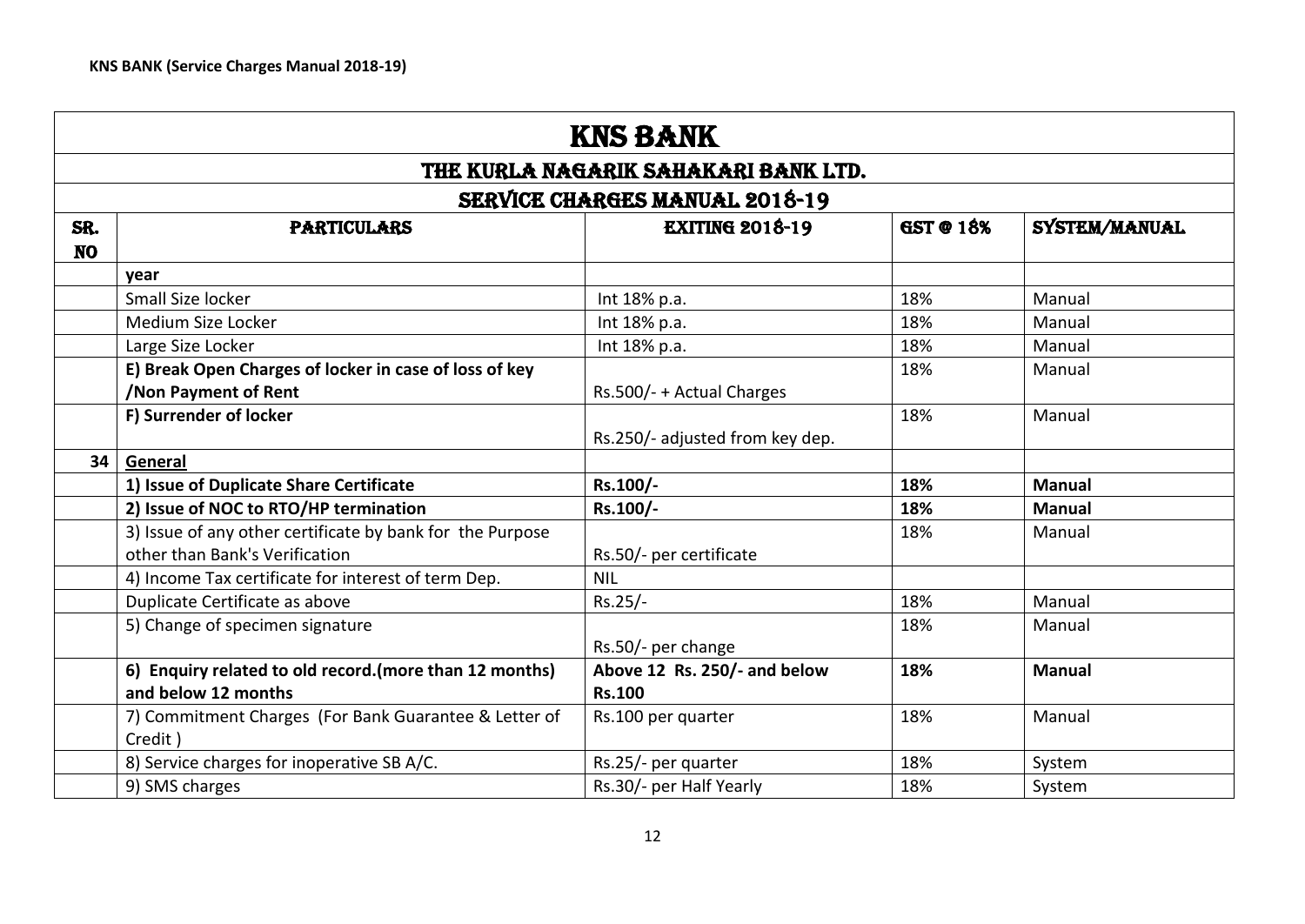| <b>KNS BANK</b><br>THE KURLA NAGARIK SAHAKARI BANK LTD.<br><b>SERVICE CHARGES MANUAL 2018-19</b> |                                                             |                            |           |           |  |  |  |           |                    |                        |                  |               |
|--------------------------------------------------------------------------------------------------|-------------------------------------------------------------|----------------------------|-----------|-----------|--|--|--|-----------|--------------------|------------------------|------------------|---------------|
|                                                                                                  |                                                             |                            |           |           |  |  |  | SR.       | <b>PARTICULARS</b> | <b>EXITING 2018-19</b> | <b>GST @ 18%</b> | SYSTEM/MANUAL |
|                                                                                                  |                                                             |                            |           |           |  |  |  | <b>NO</b> |                    |                        |                  |               |
|                                                                                                  | 10) Stock Statement Charges                                 | Rs.250/- Monthly           | 18%       | Manual    |  |  |  |           |                    |                        |                  |               |
|                                                                                                  | 11) Commitment charges on unutilised CC if utilised less    |                            | 18%       | System    |  |  |  |           |                    |                        |                  |               |
|                                                                                                  | than 80%                                                    | 0.15% of unutilized Amount |           |           |  |  |  |           |                    |                        |                  |               |
| 35                                                                                               | <b>ATM Charges</b>                                          |                            |           |           |  |  |  |           |                    |                        |                  |               |
|                                                                                                  | A) Issuance of Card                                         | Rs.150/-                   | 18%       | System    |  |  |  |           |                    |                        |                  |               |
|                                                                                                  | <b>B) Annual Fees</b>                                       | Rs.200/-                   | 18%       | System    |  |  |  |           |                    |                        |                  |               |
|                                                                                                  | C) Re-issuance of damage /Loss cards with PIN               | Rs.250/-                   | 18%       | System    |  |  |  |           |                    |                        |                  |               |
|                                                                                                  | D) Re-generation of Duplicate PIN                           | Rs.100/-                   | 18%       | System    |  |  |  |           |                    |                        |                  |               |
|                                                                                                  | E) Transaction at KNS Banks ATM for all A/C holders         | Free                       | <b>NA</b> | <b>NA</b> |  |  |  |           |                    |                        |                  |               |
|                                                                                                  | F) Transaction (Financial and non financial) at other Banks |                            |           |           |  |  |  |           |                    |                        |                  |               |
|                                                                                                  | Rupay ATM in a calendar month                               | 3 Free                     | <b>NA</b> | <b>NA</b> |  |  |  |           |                    |                        |                  |               |
|                                                                                                  | G) Transaction at POS terminal                              | Free                       | <b>NA</b> | <b>NA</b> |  |  |  |           |                    |                        |                  |               |
|                                                                                                  | H) Transaction charges for Petrol pumps and Railway         |                            |           |           |  |  |  |           |                    |                        |                  |               |
|                                                                                                  | <b>Bookings</b>                                             | As per RBI guide line      | 18%       | System    |  |  |  |           |                    |                        |                  |               |
|                                                                                                  | I) Any other Transaction other than free (Financial and Non |                            |           |           |  |  |  |           |                    |                        |                  |               |
|                                                                                                  | Financial as mentioned above 1. Balance Enquiry/Mini        |                            |           |           |  |  |  |           |                    |                        |                  |               |
|                                                                                                  | 2. Cash Withdrawals<br>Statement                            | Rs.10/- and Rs 20/-        | 18%       | System    |  |  |  |           |                    |                        |                  |               |
| 36                                                                                               | <b>Cash Handling Charges</b>                                |                            |           |           |  |  |  |           |                    |                        |                  |               |
|                                                                                                  | i) Saving Account / Term Deposit                            | <b>NIL</b>                 | <b>NA</b> | <b>NA</b> |  |  |  |           |                    |                        |                  |               |
|                                                                                                  | ii) upto Rs 200,000/-                                       | <b>NIL</b>                 | <b>NA</b> | <b>NA</b> |  |  |  |           |                    |                        |                  |               |
|                                                                                                  | iii) Rs 200,001/- to Rs. 500,000/-                          | $Rs.25/-$                  | 18%       | System    |  |  |  |           |                    |                        |                  |               |
|                                                                                                  | iv) Rs. 500,001/- and above                                 | Rs.35/- per lac            | 18%       | System    |  |  |  |           |                    |                        |                  |               |